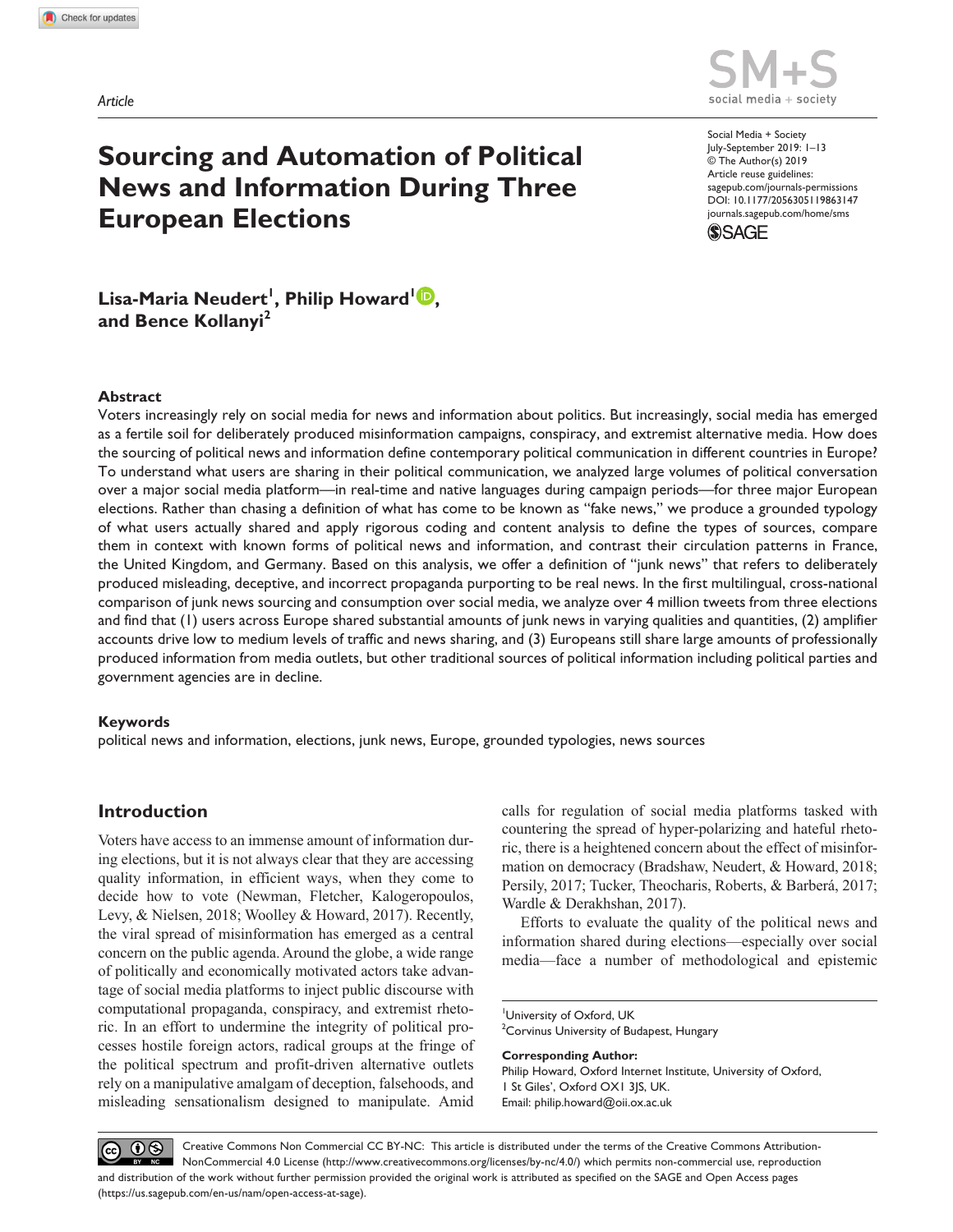challenges. A growing number of scholars have presented empirical evidence about how large volumes of incorrect information spread over social media. However, scholarly efforts to conceptualize phenomena in relation to the viral spread and weaponization of disinformation have remained contentious, lacking scholarly consensus on definition and nomenclature. Specifically, "fake news" has proved difficult to operationalize, and despite in common parlance now, it is more of a political accusation than concept for evaluating news quality.

Understanding what political news and information voters are sharing must be the starting point for any academic discussion—and public conversation—about the impact of social media on public life. To address this shortcoming and to understand the salient qualities of political news and information on social media, this article puts forward a grounded typology of sources shared on social media. We collected 4.3million tweets from three European elections in France, Germany, and the United Kingdom. Users in Europe posted links to 5,158 distinct domains which informed our systemic analysis. Drawing from political communication theory, we developed a grounded typology of political news and information. We find that users across Europe shared substantial amounts of junk news in varying qualities and quantities, but that large amounts of professionally produced news and information from media outlets dominated the traffic on social media by far. However, other traditional sources of political news and information are in decline. Relatively small amounts of news and information were generated by political parties and governments. Our analysis shows that traffic around the elections was predominantly organic and amplifier accounts drove only low to medium levels of shares.

Our grounded typology categorized sources of political news and information on a domain level, rather than assessing the veracity of individual stories. This approach accommodated for a comprehensive analysis of the aggregate reporting of web sources as a whole. Over our analysis of three elections, we consistently found a salient category of "junk news" purporting to be real political news and information in varying amounts. Our methodology describes "junk news" as sources that meet three out of the following five criteria: (1) *professionalism*, where sources fall short of the standards of professional journalistic practice including information about authors, editors, and owners; (2) *style*, where inflammatory language, suggestion, ad hominem attacks and misleading visuals are used; (3) *credibility*, where sources report on unsubstantiated claims, rely on conspiratorial and dubious sources, and do not post corrections; (4) *bias*, where reporting is highly biased and ideologically skewed and opinion is presented as fact; and (5) *counterfeit*, where sources mimic established news publications in branding, design, and content presentation.

For scholarship on political communication to advance, it is crucial to form both an empirical and theoretical understanding of political news and information on social media

during elections and how this content is shared. For each country in this comparative study, we have three research questions.

- Which political parties dominated Twitter conversation during their national elections?
- What are the salient quantities and qualities of sources of political news and information users shared over social media, and how much of this content was junk news?
- To what extent was political conversation on social media driven by inauthentic amplifier accounts as opposed to organically shared human traffic?

First, we develop a distinct conceptual framework of "junk news." Second, we situate the foundational role of typology building for understanding new phenomena in political communication literature. Third, we discuss our methodology for developing a grounded typology of political news and information that were shared over Twitter during elections in France, the United Kingdom, and Germany. Fourth, we analyze patterns and trends across the public discourse across these three elections online. To conclude, we discuss the implications of our findings for both democracy and political communication research.

# **Junk News in Contemporary Political Discourse**

Disinformation and specifically the spread of "fake news" have emerged as a prominent public issue in Europe (Marchal, Kollanyi, Neudert, & Howard, 2019). In the aftermath of the Brexit referendum and the 2016 Presidential elections in the United States, a growing number of scholars have become concerned with "fake news" phenomena. Political communication scholarship has become devoted to the spread of fake news over online networks and messenger applications, its effects on human behavior and cognition, its relationship with digital content production, and its impact on public discourse and democracy (Del Vicario et al., 2016; Machado, Kira, Narayanan, Kollanyi, & Howard, 2019; Vicario et al., 2016; Vosoughi, Roy, & Aral, 2018). Despite a growing body of literature on the phenomenon, a consistent definition of fake news has yet to emerge. The current operationalization of the term in political communication scholarship overwhelmingly lacks conceptual clarity and a comprehensive, grounded framework (Neudert & Marchal, 2019). A wide range of information maladies phenomena including malicious information operations, misleading headlines, alternative media outlets, and "clickbait" are referred to as fake news in popular parlance.

In light of the diverse scope of the fake news term, scholars have identified a range of epistemological challenges surrounding its definition, including its uncritical adoption in popular verbatim, and its appropriation through political actors (European Commission, 2018; Neudert, 2017). To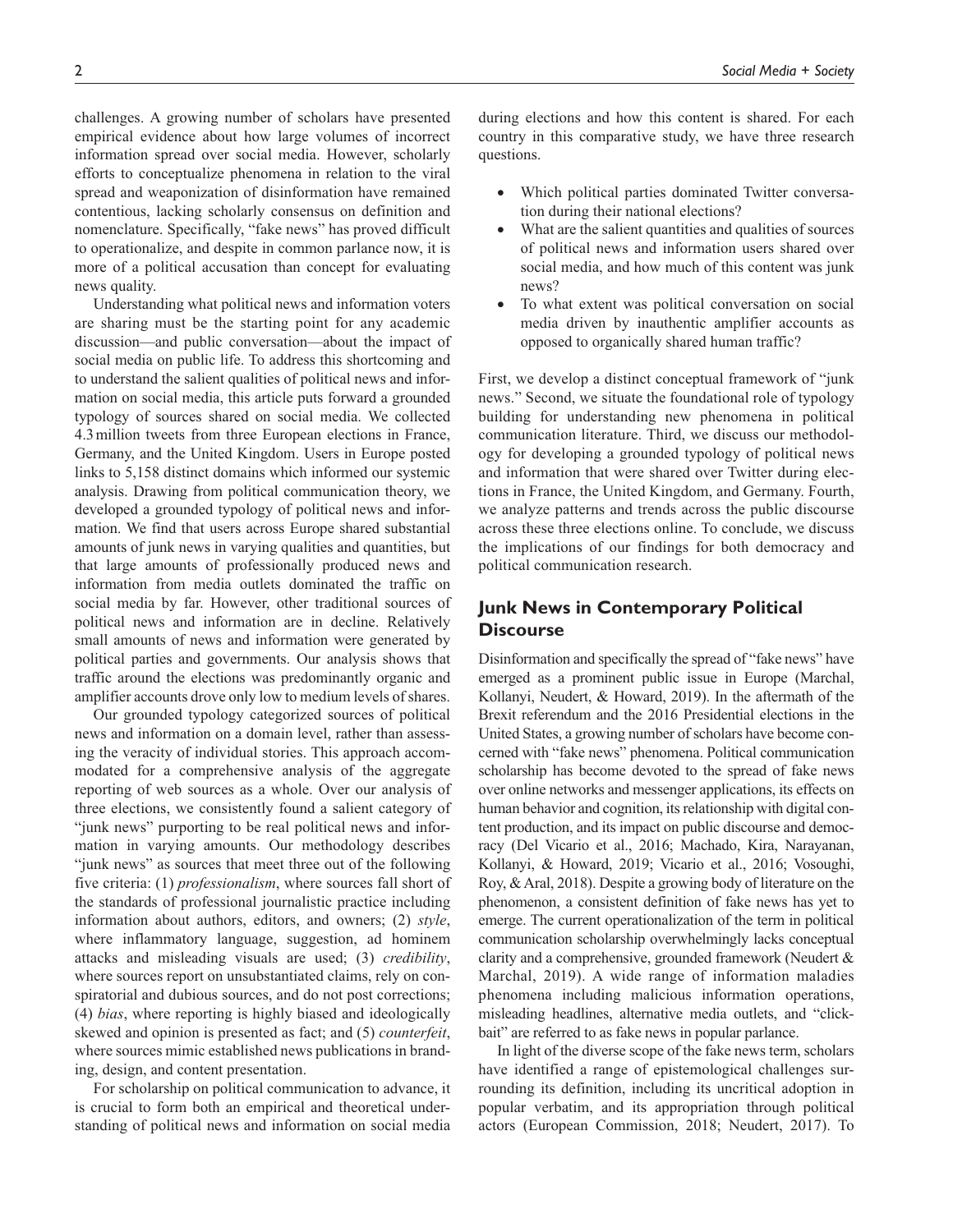address these shortcomings, we have developed a conceptual framework that is grounded in real world data about what users are actually sharing on social media (on junk news conceptualization). As opposed to other attempts of operationalizing "fake news," our analysis is rooted in a rigorous social media data analysis of sharing behavior rather than phenomenological evidence and hypothesizing. We analyzed 5,158 sources to develop a comprehensive definition of the new phenomenon. Junk news fulfills at least three out of the five following criteria: (1) professionalism, (2) style, (3) credibility, (4) bias, and (5) counterfeit. Drawing on political communication literature, we identify an increasing prevalence of "junk news" that is distinct from the range of different forms of problematic information online.

Our methodology for classifying sources distinguishes the content of the domain as whole (i.e., style, bias, credibility), information about authors and the organization (i.e., professionalism), and the layout and design of the domain itself (i.e., counterfeit). A source needs to exhibit at least three of our criteria to be labeled as junk news. For example, partisan news organizations that report with an ideological angle (bias) would not be considered junk news unless they also failed on at least two of the other criteria.

### *Professionalism*

Junk news domains that fail on the professionalism criteria purposefully refrain from providing clear information about real authors, editors, publishers, and owners, and do not publish corrections on debunked information.

### *Counterfeit*

Some sources mimic established news reporting including fonts, branding, and design. Junk news is stylistically disguised as professional news with references to news wire services and credible sources, as well as headlines written in a news tone with date, time, and location stamps. In pronounced cases, outlets will copy logos and counterfeit domains.

### *Style*

Style is concerned with the literary devices and language used throughout news reporting. Junk news employs propaganda techniques to systematically manipulate users for political purposes that appeal to emotions, rather than cognition, including emotional language with emotive expressions and symbolism, ad hominem attacks, misleading headlines, exaggeration, inflammatory language, unsafe generalizations, logical fallacies, moving images, and lots of pictures or mobilizing memes.

#### *Bias*

These junk news sources are highly biased and ideologically skewed in the presentation and selection of their reporting and publish opinion pieces as news. They exhibit systematic differences in the mapping from facts to news reports conveying strikingly different accounts of what actually transpired to misrepresentation and selective reporting.

### *Credibility*

Websites that fall short of credibility typically report on unsubstantiated claims and quote conspiratorial and dubious sources to verify their reporting. They do not vet their sources, fact-check, or consult multiple sources.

# **Typologies and New Modes of Political Communication**

Content typologies are a foundational element in political research, and especially relevant for examining and explicating new phenomena, unanticipated problems, or rapid changes in social systems (Aronovitch, 2012; Howard & Hussain, 2013; Swedberg, 2018). Broad categories of political news and communication have remained widely persistent over the years, and have been transported across national, cultural, and technological contexts though a number of scholars have debated the applicability of traditional frameworks to new media (see Earl, Martin, McCarthy, & Soule, 2004; Karlsson & Sjøvaag, 2016). Recently, scholarly attention—especially of those working in political communication and social media—has shifted on the effects of the viral spread of disinformation and extremist alternative media over digital media ecosystem, prompting a debate about models, standards, and values of content and the ideational impact of political news and information. Grounded in the content that users share over social media, new categories and definitions have been brought forward (Kalogeropoulos, Negredo, Picone, & Nielsen, 2017; Tandoc, Lim, & Ling, 2018). However, the current debate lacks a comparative framework of the types of information that circulate on social media that is grounded in methodologically collected data from social media sharing behavior as opposed to phenomenological evidence.

Certainly, propaganda, disinformation, and negative campaigning are not new phenomena of public life. But social media platforms offer new affordances for spreading political news and information at great speed and scale, while using an individual's own data for targeted disinformation campaigns. Typologies in political communication have been useful for understanding the diversity of variables and cases, that both accurately describe the features of such new phenomena and identify transportable concepts across several cases, among real-world outcomes in which media accounts provide the primary features for important incidents (Althaus, Edy, & Phalen, 2001; Erickson & Howard, 2007). In particular, typology building allows for meaningful comparisons of the type and format of political news and information across countries (McMenamin, Flynn, O'Malley, & Rafter, 2013).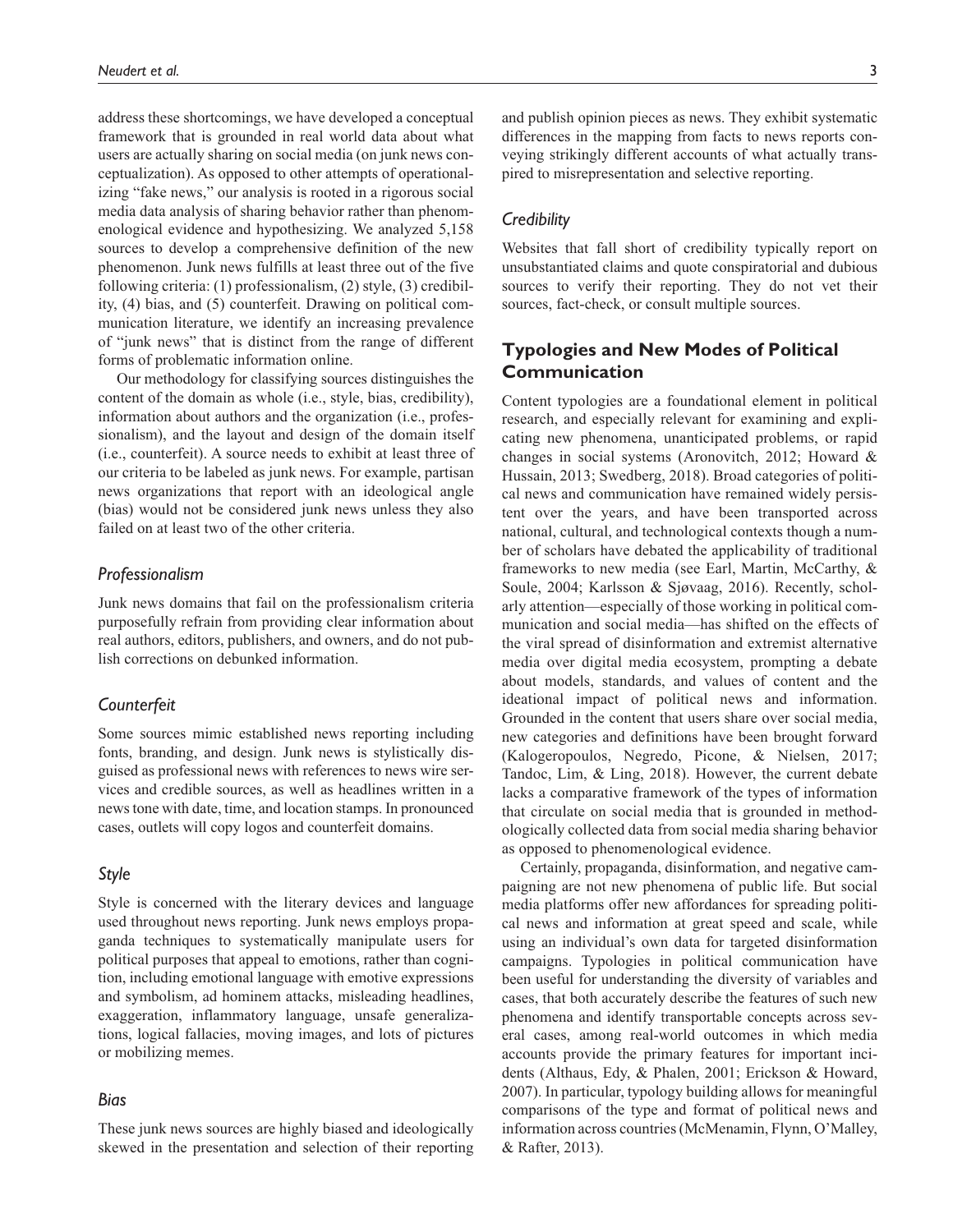We advance this debate with a rigorously composed typology based on a focused, cross-country case comparison of social media content during three elections in large consolidated democracies in Europe—France, the United Kingdom, and Germany. These elections offered a unique opportunity for comparing political news and information across countries. The close proximity of campaign periods allows for a focused comparison that can both establish a content typology and set into sharp relief the differences that political culture might have in explaining what relative amounts of content are relevant in public life.

### **Methods and Sampling**

To understand the circulation of political news and information during sensitive political events, we performed a realtime social media data analysis of political news and information shared on Twitter during three European elections in 2017. In all three countries, the elections generated large amounts of political debates and media coverage over Twitter. As a critical moment of political life, elections spark heightened public interest in political events which is also reflected in their voter behavior online (Howard, 2005). Boczkowski and Mitchelstein (2012) note that in times of heightened political activity, users shared more information on public issues.

Drawing from our real-time data collections, we developed a grounded typology of political news and information that is persistent across the three cases. Our methodology considers different sources of political news and information. This approach allows for a highly contextual evaluation which considers the reporting, design, and practices of content production as a whole. This comprehensive evaluation is especially necessary since junk news sources occasionally mix in factual reporting and news wire reports to signal legitimacy.

We collected data via public Twitter's Streaming API which comes with some known limitations. The Streaming API only collects at most 1% of all global public tweets related to a specific search query, but Twitter has not released the precise sampling method. The representativeness of its random samples has been questioned (Blank, 2017; Morstatter, Pfeffer, Liu, & Carley, 2013). Nonetheless, many scholars have recognized this approach to be highly useful for studying "ad-hoc publics" especially around political events (Burgess & Bruns, 2012; Larsson & Moe, 2012). Conducting the analysis in real-time has the advantage of capturing content before it can be removed or before nonpermanent URLs become invalid.

Our methodology followed four stages. First, we manually identified relevant hashtags about politics and the election for each country and language. Usually these included the names of leading candidates, political parties, official campaign slogans, and salient election-specific issues. We pre-tested manually identified hashtags for relevance in test

data collections which we ran for at least a week in the month before the elections. From this dataset, we identified additional salient hashtags based on co-use and frequency of use. For each country, our team reviewed a list of 200 to 300 hashtags including their total number of shares for relevance. This sampling method allows us to capture salient political conversation about the elections which we are focusing on in this study. Our approach excluded minor hashtags that refer to small or short-lived issues. It does not

be found in Table 1. Second, based on these hashtags, we collected tweets from Twitter that (1) contained the selected hashtags; (2) contained a URL to a web source, such as a news article, where the URL or the title of the web source included a selected hashtag; (3) retweets that contained a message's original text, wherein a selected hashtag is used either in the retweet or in the original tweet; and (4) quote tweets where the original text is not included but Twitter uses a URL to refer to the original tweet. Tweets with URLs that pointed toward another tweet were removed from our sample, as these tweets are generally generated automatically when someone quotes a tweet.

capture conversation that users shared without using hashtags. A complete list of hashtags for each election can

In total, we collected 843,146 tweets in France; 2,488,804 in the United Kingdom; and 984,713 in Germany. We then extracted all URLs that Twitter users in our sample shared. We identified 88,755 URLs in France; 724,988 in the United Kingdom; and 115,563 in Germany. If Twitter users shared more than one URL in their tweet, only the first URL was analyzed. For each of the countries, we prepared a random sample of 10% of tweets for coding. Coding decisions were then later applied to the entire datasets.

Third, we prepared our tweets for semi-automated analysis by providing a simple spreadsheet that listed the base URL to web sources, along with random samples of full URLs and frequency of shares. URLs that were shortened with a link shortener (such as bit.ly) were unwrapped with a script our team developed and added to the spreadsheet for analysis where possible. We also unwrapped URLs to social media posts that were sharing URLs (i.e., a tweet about a public Facebook post linking to a news story).

Finally, using an iterative coding process, our team developed a grounded typology and manually categorized base URLs, which is described in detail below. Our team labeled a total of 5,158 individual web sources of which 1,033 were shared in France; 2,579 in the United Kingdom; and 2,579 in Germany. Using a simple python script, the coding decisions for base URLs were applied to the individual links that user shared over the entire dataset. If sources were missing from our sample of 10%, they were categorized in this step. By using this method, we were able to classify and precisely classify 5,158 web sources. Following these consistent steps to sample, collect, clean, and code data allows for safer comparison and generalization across the country case studies.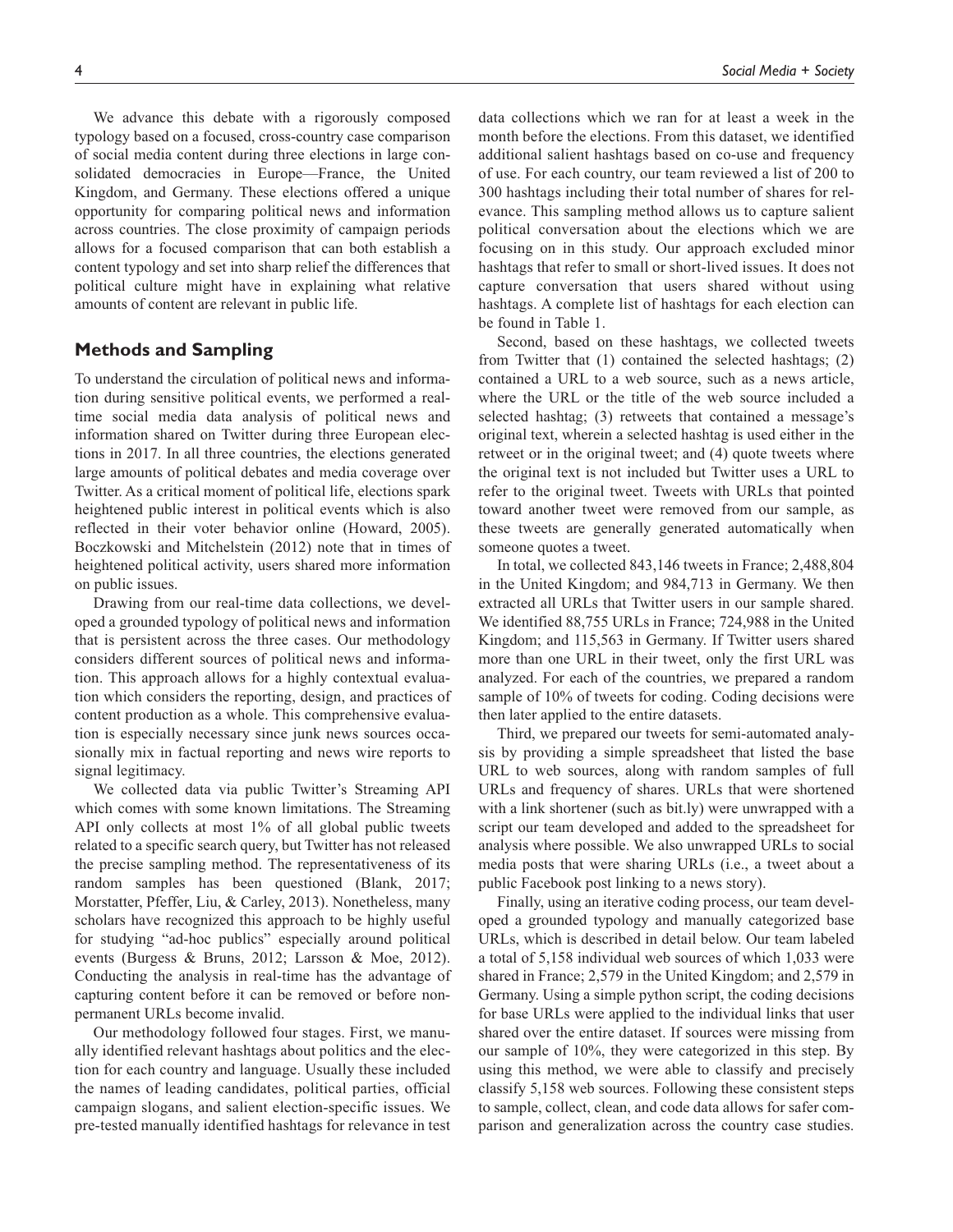| Country                                  | France                         | United Kingdom             | Germany                             |
|------------------------------------------|--------------------------------|----------------------------|-------------------------------------|
| Election date                            | 23 April 2017, 7 May 2017      | 8 June 2017                | 24 September 2017                   |
| Sample date range                        | 13 March 2017 to 19 March 2017 | 27 May 2017 to 2 June 2017 | September 2017 to 10 September 2017 |
| Tweets, total number                     | 842,146                        | 2,488,804                  | 984.713                             |
| Tweets, mentioning<br>candidate or party | 620,373                        | 1,147,123                  | 620,280                             |
| Number of users                          | 154.535                        | 397.166                    | 149.573                             |
| Tweets per users                         | 5.4                            | 6.3                        | 6.6                                 |
| Number of URLs                           | 88,755                         | 724,988                    | 115,563                             |

**Table 1.** Sample Frames for Political News and Information Shared Over Twitter During Three General Elections in Europe, by Party Ideology, 2017.

*Source.* Author's calculations based on data collected between March and September 2017.

*Note.* France's election proceeded with an initial round of voting in April and then a runoff election in May 2017. Sample collection for the French general election involved the following hashtags: French general election related hashtags included #présidentielle, #presidentielle, #présidentielles, #presidentielles, #presidentielle2017, #présidentielle2017, #presidentielles2017, #présidentielles2017, #electionpresidentielle, #électionprésidentielle, #electionpresidentielle2017, #electionspresidentielles2017, #elysee2017, #élysée2017, #elysée2017, #jevote; Hamon hashtags included #Hamon, #Hamon2017, #BenoitHamon; Fillon hashtags included #Fillon, #Fillon2017, #FrancoisFillon, #FrançoisFillon; Le Pen hashtags included #LePen, #Marine2017, #MarineLePen, #MLP2017; Melenchon hashtags included #Melenchon, #Melenchon2017, #Mélenchon, #Mélenchon2017; Macron hashtags included #Macron, #Macron2017. Sample collection for the UK general election involved the following hashtags: UK general election related hashtags included general hashtags: #generalelection, #ge2017, #ge17, #generalelection2017, #election2017; Tory hashtags included #TheresaMay, #Tories, #Tory, #AskTheresaMay, #Conservatives, #VoteTory, #StrongandStable, #ToryManifesto, #ConservativeManifesto, #ImVotingTory; Labour hashtags included #VoteLabour, #Labour, #IC4PM, #Corbyn, #Labourdoorstep, #JeremyCorbyn, #Corbyn4pm, #JezzWeCan, #VoteCorbyn, #LabourManifesto, #ImVotingLabour, #ForTheMany, #VoteNHS; Liberal Democrat hashtags included #LibDems, #LibDemFightBack, #LibDem, #TimFarron, #UniteforEurope, #VoteLibDem, #LibDemSurge, #LibDemManifesto; UKIP hashtags included #UKIP, #Farage, #VoteUKIP, #Nuttall, #UKIPmanifesto; SNP hashtags included #ScotRef, #IndyRef2, #VoteSNP, #SNP, #NicolaSturgeon, #SNPmanifesto. German general election related hashtags include #btw2017, #bundestagswahl, #wahlkampf. AfD hashtags included #afd, #holdirdeinlandzurück, #gauland. Christian Democratic Union hashtags include #angelamerkel, #fedidwgugl, #CDU. Free Democratic Party hashtags include #lindner, #denkenwirneu, #fdp. Bündnis90/Die Grünen hashtags included #grüne, #darumgrün, #diegruenen. Die Linke hashtags included #dielinke, #linke. Social Democratic Party hashtags included #martinschulz, #SPD, #zeitfürmartin.

Table 1 summarizes the comparative sampling frames for this study.

# **Typologizing Political News and Information on Social Media**

The process of cataloging content involved several iterative stages, following best practices in both concept formation in typology building and content analysis (Collier, LaPorte, & Seawright, 2012; Earl et al., 2004). The crucial first stage of this process involves developing an initial training dataset, testing our assumptions and definitions on real data, which we then re-evaluated and refined over multiple rounds.

First, we developed a testing grounded typology for political news and information shared over social media with a test dataset. We began with a sample of URLs shared in the United States during that country's 2016 Presidential election—an important moment in which the "fake news" term first emerged. The team elaborated four broad: (1) professional news outlets, (2) established political actors, (3) polarizing and conspiratorial content, and (4) other sources of political news and information (Howard, Kollanyi, Bradshaw, & Neudert, 2017).

Within those categories, we developed a system of subtypes of sources, but instead of transporting a US-centric typology onto the political cultures in France, the United Kingdom, and Germany, our coding procedure often involved

full-team negotiations over subcategory labels, definitions, and coding decisions. This analytical flexibility allowed us to adapt as we met classification challenges, sometimes introducing new categories to account for differences in the three political cultures.

To examine junk news sources, coders browsed the domain for information about authors, owners, and funding sources, and corroborated this information with third-party sources such as *Wikipedia.* This helped inform the *Professionalism* and *Counterfeit* decisions made by the team. Coders also searched for information about the domain from other international and national third-party fact-checkers, such as *FullFact, Correctiv, AFP Fact Check*, and *Media Bias Fact*, to improve the certainty of criteria such as *credibility* and *bias. Style* was evaluated based on visual and aesthetic cues including images, wording, and videos used. Overall, this process allowed the team to develop a comprehensive typology of sources involved over 1,500hr of coding, bi-weekly review meetings, and six training sessions. The typology reflects 22months of iterative coding procedures, in which the typology was also exported to other country contexts in Mexico, the United States, Sweden, and Brazil (Glowacki et al., 2018; Hedman et al., 2018; Marchal, Neudert, Kollanyi, & Howard, 2018).

Subsequently, we developed a rigorous training system to train our team of language-specific experts in working with our typology. For this stage, we used a dedicated team of five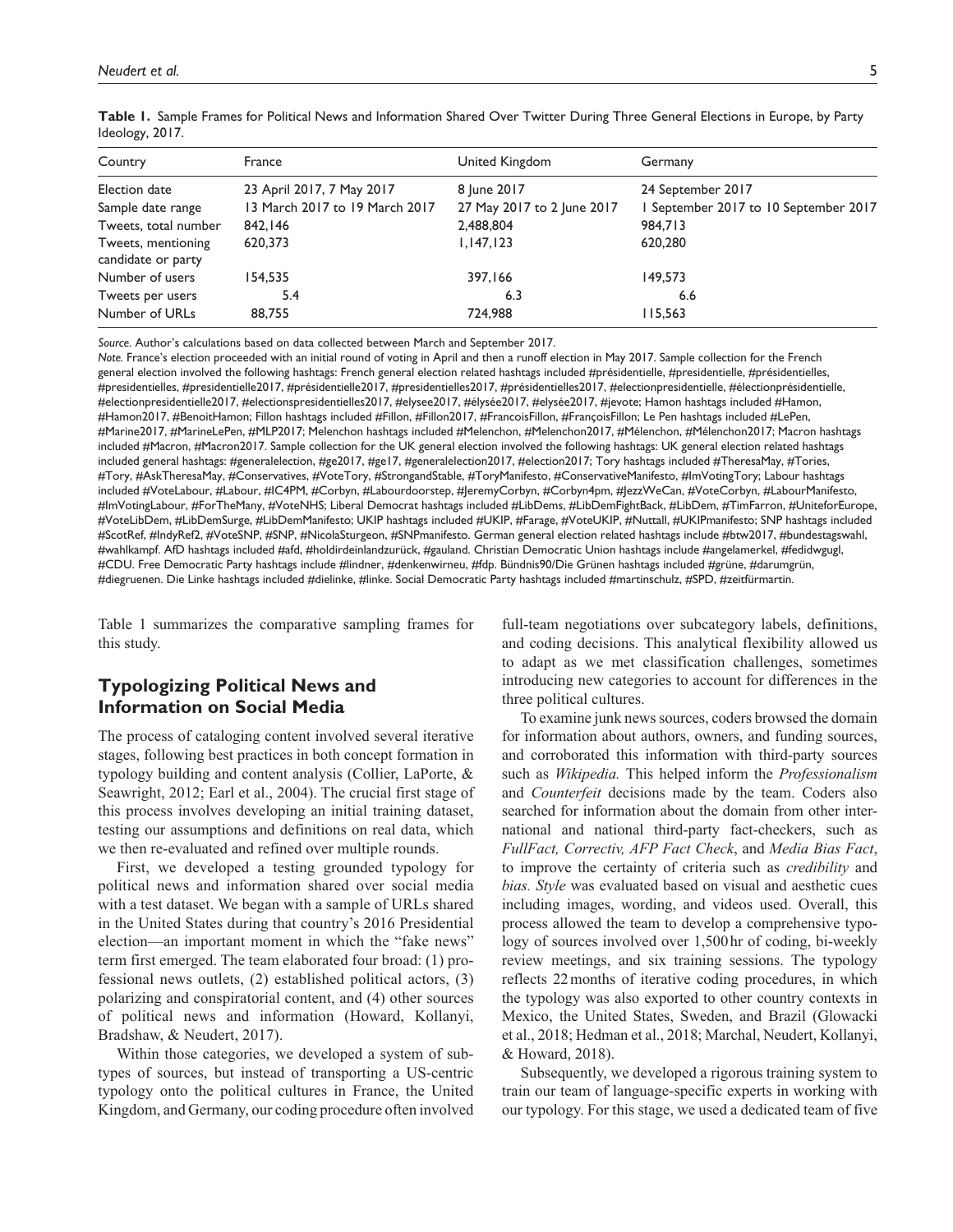coders working on both US and Europena Union (EU) data in an iterative process. Coding and training on the shared English-language dataset from the United States achieved an intercoder reliability score of Krippendorf's alpha=.89 among our groups of language-specific experts, signaling good concept formation across national contexts and high adeptness to our method. We chose the English-language dataset since all of our team members were fluent in the language which allowed for a comparative cross-country evaluation and meaningful assessment of the quality of coding decisions by country. To measure intercoder reliability, our team categorized web sources from our full list of base URLs in sets of random 50 sources. Individual cases in which the experts did not reach a consensus were re-evaluated in faceto-face team meetings. We did not calculate intercoder reliability scores within the language-specific teams of two to three coders, but as reported, the coders achieved sufficiently high scores.

Our system of analysis brought to light valuable distinctions across major categories of political news and information, and important nuances in subcategories. *Professional News and Information* was defined largely by the professional reputation of the organization behind the source, with two subcategories. *Major News Brands* included large sources that adhere to the standards and best practices of professional journalism, with known fact-checking operations and credible standards of production including clear information about real authors, editors, publishers, and owners. This content came from significant, branded news organizations, including any locally affiliated broadcasters. This content also included links to tabloids, unless they failed on at least three out of five criteria for junk news. This assessment is in line with recent political communication research, which finds that tabloids can exhibit "elective affinities" with disinformation and junk news (Chadwick, Vaccari, & O'Loughlin, 2018). *New Media and Start-Ups* were digitally native or start-ups that display evidence of organization, resources, and professionalized output that distinguishes between fact-checked news and commentary.

*Professional Political Sources* are produced by traditional political actors whose bulletins, working papers, websites, and reports provide citizen with information that is relevant in political processes. The subcategory *Political Parties or Candidates* was defined as official content produced by a political party or campaign. There were links to *Government* websites and reports from public agencies. Finally, content from *Experts* took the form of white papers, policy papers, or scholarship from researchers based at universities, think tanks, or other research organizations.

The third category of *Divisive and Conspiracy Sources* included various forms of unreliable and misleading reporting. The most important subcategory here was *Junk News and Information*. A source was labeled as junk news when it fulfilled at least three out our five criteria (professionalism, style, credibility, bias, and counterfeit). The subcategory *Russia*

consisted exclusively of state-funded Russian sources such as Russia Today and Sputnik to their known slanted reporting and application of propaganda techniques (Helmus, 2018).

The fourth category included a host of *Other Political News and Information* sources. These sources included many kinds of political actors who typically generate political news and information during an election. The subcategory *Citizen, Civic, and Civil Society* was used to label links to content produced by independent citizens, civic groups, or civil society organizations; watchdogs; and interest and lobby groups. It included blogs and websites dedicated to citizen journalism, citizen-generated petitions, personal activism, and other forms of civic engagement. We sparingly used a subcategory of *Other Political Content* to capture myriad other kinds of political content, including portals like AOL and Yahoo! that do not themselves have editorial policies or news content, survey providers, and political documentary movies. *Humor and Entertainment* was used to label sources that produce political jokes, sketch comedy, and political art.

Large numbers of URLs simply referred to content on other social media platforms, or were themselves spam, so we needed a major *Other* category. Links labeled as *Social Media Platforms* simply referred to other social media platforms, such as Facebook or Instagram. If the content linked to on social media platforms could be attributed to another source of information (e.g., when users were posting links to news articles posted on Facebook), it was. *Other Non-Political* were sites that did not appear to be providing information even though they were shared in tweets using election-related hashtags. Spam is also included in this category.

We also separated a *Language* subcategory for links that led to content that could not be interpreted by the coding team. An additional category *Not Available* included subcategories of links that were inaccessible after repeated attempts. Where possible, we wayback machine to code such sources.

There were three subcategories that were relevant in the training data but not in these three European cases. Links to unverified WikiLeaks content, political merchandise, and religious content were found in the US training data but rarely or not at all present in the case study data. If we found individual instances of such content, it was cataloged as *Other Political*.

## **Cross-Case Comparison**

For our analysis of political news and information and automation, we collected data on Twitter for elections in France, the United Kingdom, and Germany. Tables 1 and 2 reveal details about the data collections including hashtags, dates, and candidates across countries. Twitter does not provide official information on active users by country, but according to the Reuters Digital News Report 2018, Twitter is the Top 2 social media platform in the United Kingdom and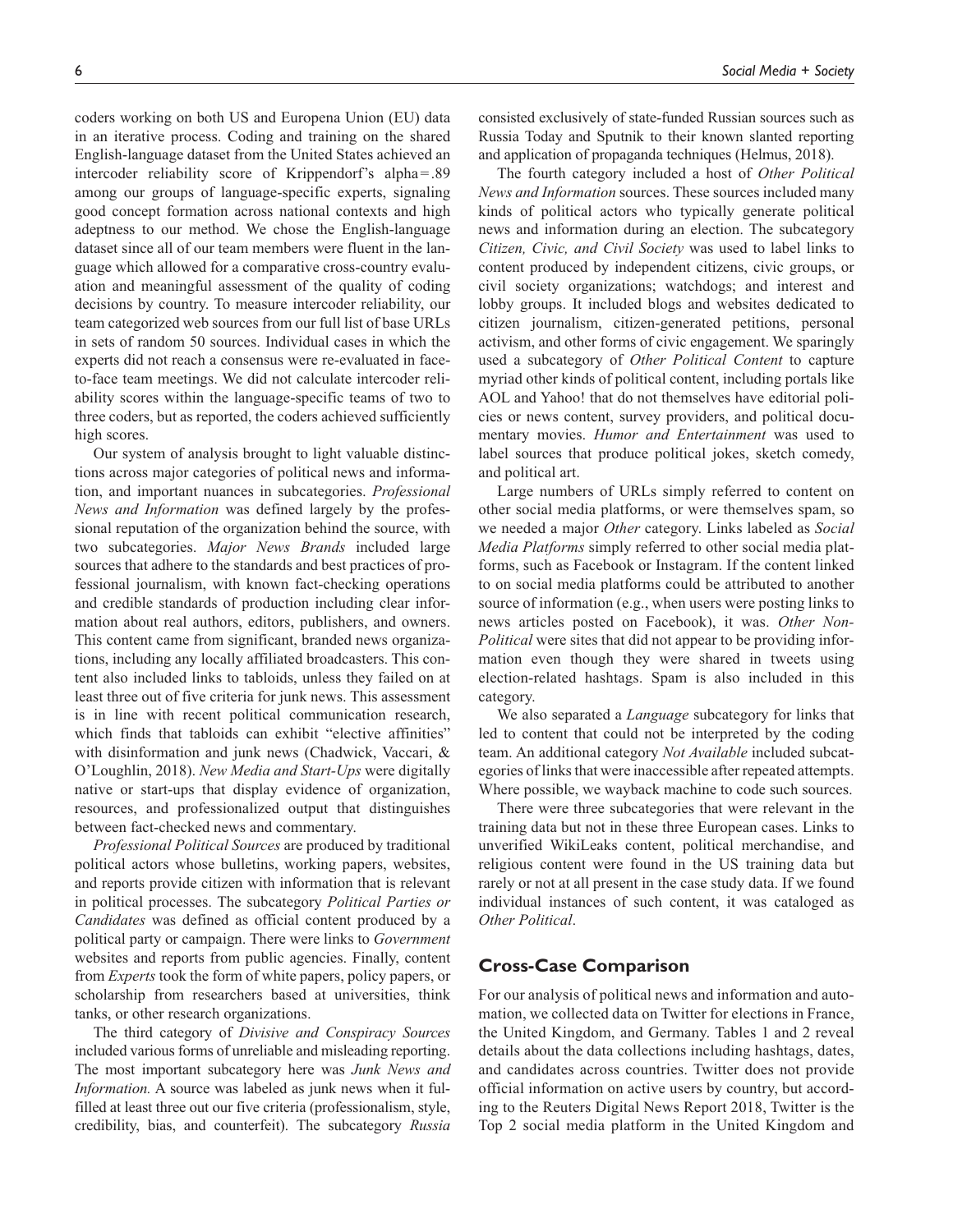| <b>Ideology</b> | France                                                                                                                                                           |         |               | United Kingdom                                    |                   |     | Germany                                                                         |              |                                                                                                                                                                                                                       |
|-----------------|------------------------------------------------------------------------------------------------------------------------------------------------------------------|---------|---------------|---------------------------------------------------|-------------------|-----|---------------------------------------------------------------------------------|--------------|-----------------------------------------------------------------------------------------------------------------------------------------------------------------------------------------------------------------------|
|                 |                                                                                                                                                                  |         |               |                                                   |                   |     |                                                                                 |              |                                                                                                                                                                                                                       |
|                 | Candidate, Party                                                                                                                                                 |         | òX            | Candidate, Party                                  | z                 | ৯ৎ  | Candidate, Party                                                                | z            | $\aleph$                                                                                                                                                                                                              |
| Liberal         | Benoît Hamon, Parti Socialist*                                                                                                                                   | 99,898  |               | 16.1 Jeremy Corbyn, Labour Party                  | 710, 191          |     | 61.9 Christian Lindner, Freie Demokratische Partei                              | 25,478       | $\frac{1}{4}$                                                                                                                                                                                                         |
|                 | Jean-Luc Mélenchon,<br>France Insoumise                                                                                                                          | 30,521  | $\frac{4}{3}$ |                                                   |                   |     | Katrin-Göring Eckhart, Cem Ozdemir,<br>Bündnis90/Die Grünen                     | 15,705       |                                                                                                                                                                                                                       |
|                 |                                                                                                                                                                  |         |               |                                                   |                   |     | Dietmar Bartsch, Sahra Wagenknecht, Die Linke*                                  | 14,751       | 2.4                                                                                                                                                                                                                   |
| Centrist        | Emmanuel Macron, En<br>Marche <sup>4</sup>                                                                                                                       | 267,842 |               | 43.2 Nicola Sturgeon, Scottish<br>National Party* | 137,931           |     | 12.0 Angela Merkel, Christlich Demokratische Union/<br>Christlich-Soziale Union | 180,046      | 29.0                                                                                                                                                                                                                  |
|                 |                                                                                                                                                                  |         |               | Tim Farron, Liberal<br>Democrats*                 | 63,027            |     | 5.5 Martin Schulz, Sozialdemokratische Partei<br>Deutschlands                   | 87,642   4.1 |                                                                                                                                                                                                                       |
|                 | Conservative François Fillon, Les<br>Republicans                                                                                                                 | 80,760  |               | 13.0 Theresa May, Conservative<br>Party'          | 193.960           |     | 16.9 Alexander Gauland, Alice Weidel, Alternative für 296,658<br>Deutschland*   |              | 47.8                                                                                                                                                                                                                  |
|                 | Marine Le Pen, Front<br>National                                                                                                                                 | 141,352 |               | Independence Party<br>22.8 Paul Nuttall, UK       | 42,014            | 3.7 |                                                                                 |              |                                                                                                                                                                                                                       |
| <b>Total</b>    |                                                                                                                                                                  | 620,373 | 0.001         |                                                   | $1,147,123$ 100.0 |     |                                                                                 |              |                                                                                                                                                                                                                       |
|                 | authors' calculations from data sampled 27 May 2017 to 2 June 2017. For Germany, authors' calculations from data sampled 01 September 2017 to 10 September 2017. |         |               |                                                   |                   |     |                                                                                 |              | 620,280 100.0<br>Source. This table involves a subset of the overall country samples detailed in Table I. For France, authors' calculations from data sampled 13 March 2017 to 19 March 2017. For the United Kingdom, |

\*The two candidates and parties with the largest portions of traffic—in that country's campaign period—generated by highly automated accounts.

\*The two candidates and parties with the largest portions of traffic—in that country's campaign period—generated by highly automated accounts.<br><sup>T</sup>The winning candidate and party for that election.

†The winning candidate and party for that election.

Top 4 in France and Germany with growing—or in France stagnating—importance for news consumption (Newman et al., 2018). In France, the first round of the French elections was held

on 23 April 2017. Marine Le Pen of the conservative, nationalist party Front National and François Fillon from Les Rèpublicains led in early polls (Lemarié & Goar, 2017). Emmanuel Macron ran for the central, socio-liberal En Marche! which he founded in April 2016. Benoît Hamon was the candidate of ruling the Parti Socialist. As no candidate won a majority in the first round, a run-off was held between the top two candidates Macron and Le Pen on 7 May 2017, which Macron won by a decisive margin. It was the first time since 2002 that a candidate from the Front National made it to the final round which some experts attributed this to a new populist movement after several terrorist attacks (McAuley, 2017). In the lead up to the French, several instances of farright conspiracy theories and falsehoods with xenophobic, anti-Islam, and anti-Semitic references spread over social media (BBC News, 2017). A day before the second election, Macron was targeted with a fictitious email leak which was promoted by highly automated accounts under the hashtag #Macronleaks (Ferrara, 2017).

The UK election took place on 8 June 2017 and was announced just 2 months earlier by Prime Minister Theresa May. Theresa May ran for the Conservative Party. Jeremy Corbyn was Labour's candidate. The governing Conservative Party was confirmed as the single largest party in the House of Commons, yet lost its majority, which resulted in the formation of a minority government (Hunt, 2016). After the Brexit referendum in 2016, May had called for a snap election (Birrell, 2017). Targeted propaganda and the spread of misinformation had emerged as a critical concern on the public agenda in response to the Brexit referendum. In January 2017, the Culture, Media and Sports Committee launched an inquiry into "fake news" (House of Commons Select Committee, 2017). During Brexit, highly automated social media accounts were active for both the leave and remain campaign, generating large amounts of traffic (Howard & Kollanyi, 2016).

The German national election was held on 24 September 2017 and confirmed Angela Merkel in her mandate as chancellor for the fourth time. Angela Merkel led the Christlich Demokratische Union (CDU) and Christlich-Soziale Union (CSU). Martin Schulz was the Sozialdemokratische Partei Deutschlands (SPD) candidate. While Merkel's CDU won the vote, the party suffered substantial losses. After Schulz led the polls at distinct margin for months, the party lost the leaded and achieved its lowest result in history (Frank, 2018). Represented in the Bundestag for the first time, the ultra-conservative AfD became the third party. Concerns over computational propaganda had emerged as a central political issue in the lead up to the election (Neudert, 2017). All of the major German parties committed to refrain using automation for campaigning, and German lawmakers introduced a stringent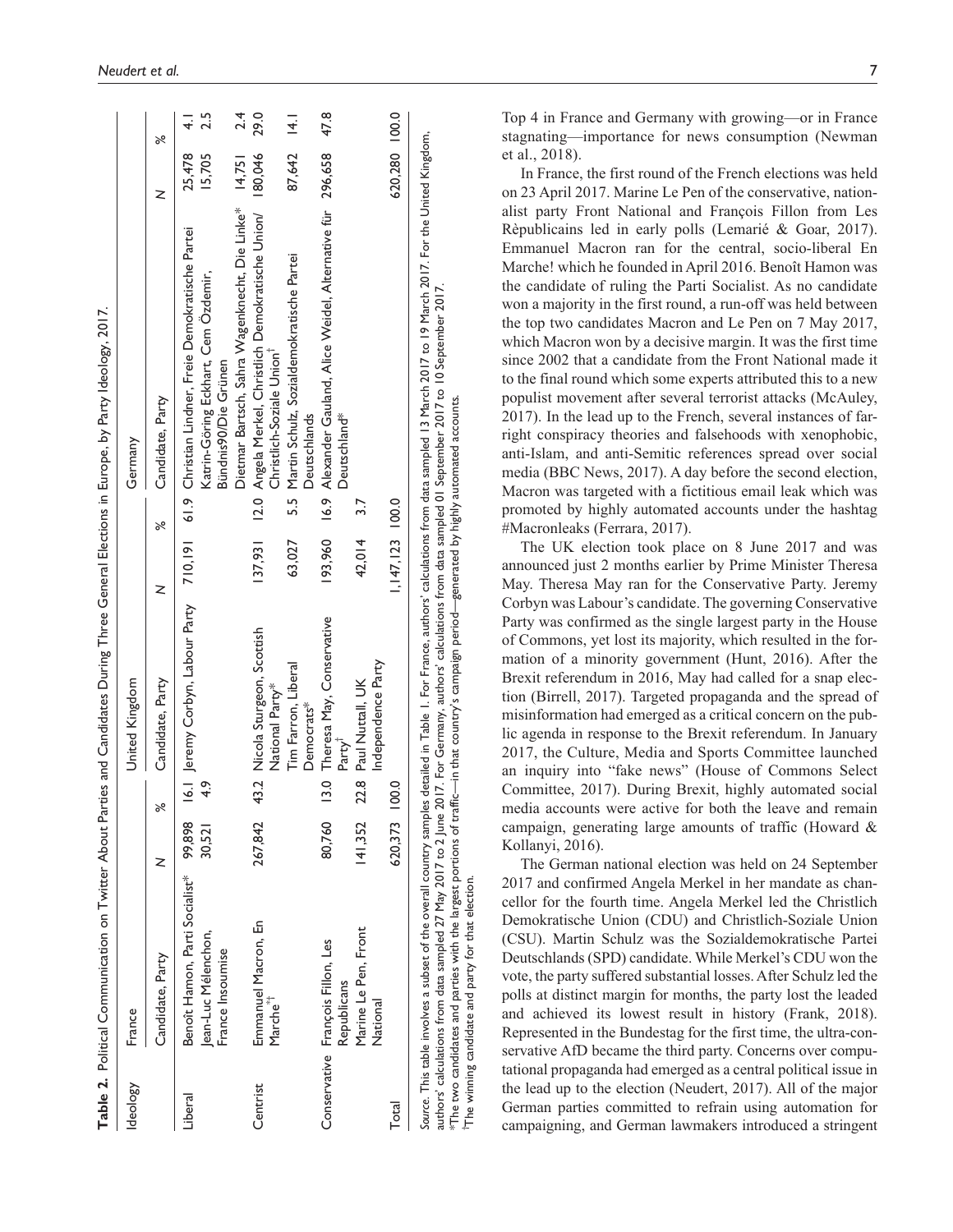law, the NetzDG, to counter hate speech and illegal misinformation (Stern, 2017).

### **Comparative Findings and Analysis**

## *Candidate and Party Coverage on Social Media in Three Elections*

Which political parties dominated Twitter conversation during their national elections? A number of political communication scholars have examined the central role of political parties for setting the agenda and influencing online discourse over social media (Howard, 2006; Kreiss, 2016; Nielsen & Vaccari, 2013). Our first point of analytical comparison shows patterns in how often each candidate and their respective parties were discussed on Twitter. This analysis reveals some of the salient quantities and qualities of the public conversation during the time of the national elections. Based on this evaluation, we can offer some basic context about which political parties were most relevant to the public conversation. Our method counted tweets with the selected hashtags in a straightforward manner. Each tweet was coded and counted if it contained one of the specific hashtags that were being followed. If a tweet contained more than one selected hashtag, it was credited to all the relevant hashtag categories.

Table 2 identifies the proportions of Twitter traffic. It distinguishes parties on a traditional liberal, centrist, and conservative ideological spectrum. Some of these parties are also considered populist—on the left or the right—or are essentially single issue, nationalist, or regionally specific parties. The craft of comparison involves selecting a parsimonious set of comparative attributes that take advantage of the cases in a limited case comparison, without creating points of contrast that have no real-world instances. But these three ideological categories provide the needed analytical contrast to make some rough associations across several political cultures.

In France, hashtags about Emmanuel Macron appeared most often—43.2% of the candidate-specific tweets during the week as a whole. For the most part, traffic about Marine Le Pen was about half that of Macron's. Yet, day to day, there were moments when Benoît Hamon drove the most traffic over Twitter, even though only 16.1% of the content overall related to him. In our follow-up of the run-off, Macron continued to dominate the Twittersphere with 42.3% of all traffic.

In the UK sample, hashtags about the Labour Party appeared most often, representing 61.9% of the party-specific tweets during the week as a whole. The Conservative Party generated a much lower proportion of the conversation at 16.9% and the Labour Party attracted consistently more conversation than the Conservative Party. At 12.0%, the Scottish National Party generated a disproportionally high percentage of the conversation, especially given the size of the party.

In Germany, Twitter conversations about the controversial AfD and its candidates were dominant on Twitter during

the German election and concerned 47.8% of all traffic. The traffic relating to the CDU accounted for 29.0% of all political traffic. Comparatively, traffic related to the Social Democratic Party and its candidate Martin Schulz accounted for only 14.1% of total Twitter traffic. There was a significant peak in traffic on 3 September 2017, the day of the public TV debate between Angela Merkel and Martin Schulz.

Table 2 provides yet another reminder of the distance between the volume of Twitter conversation about parties or candidates and their popularity among voters. Only in France did the ultimate victor in the election also dominate political communication on Twitter. In the United Kingdom, Jeremy Corbyn and the Labour Party dominated social media activity, while in Germany, the ultra-conservative AfD had the largest block of content. But neither of these parties won their elections.

# *Amplified Political Communication in Three Elections*

How did amplification support the volume of political communication by particular parties over Twitter? We analyzed the activity of amplifier accounts over the three elections. We use the terminology of amplified traffic to refer to accounts that deliberately seek to increase the number of voices or attention paid to particular messages (Mckelvey & Dubois, 2017). These accounts include automated, semi-automated, and highly active human curated accounts on social media.

We describe amplifier accounts as those that post 50 times a day or more on one of the selected hashtags during our sampling period. This detection methodology falls short of capturing amplifier accounts that are tweeting at lower frequencies. But, despite the simplicity of our metric, more complex methods using machine learning yield comparative numbers of false positives and remain contested in the field of computational social science. On the contrary, we have identified very few human users that tweet more than 49.5 times average per day on the sets of identified political hashtags. To reflect this observation, our simple threshold for identifying accounts that use some kind of amplification was chosen to reflect this threshold. Table 2 identifies the proportions of amplified traffic by candidate, party, and ideology. Automation trends are most sensibly compared between political, within countries, competing in the same election. An asterisk (\*) identifies the two candidates or parties in each electoral contest that had the largest portions of traffic generated by highly automated accounts.

For the French election, it appears that a relatively low level of the overall traffic on the candidates was driven by amplifier accounts. At the high end, 11.4% of the Twitter traffic about Hamon was driven by highly automated accounts. At the low end, amplifiers generated 4.6% of the traffic about Mélenchon. Over the course of our sampling period, we find that the level of amplification remains fairly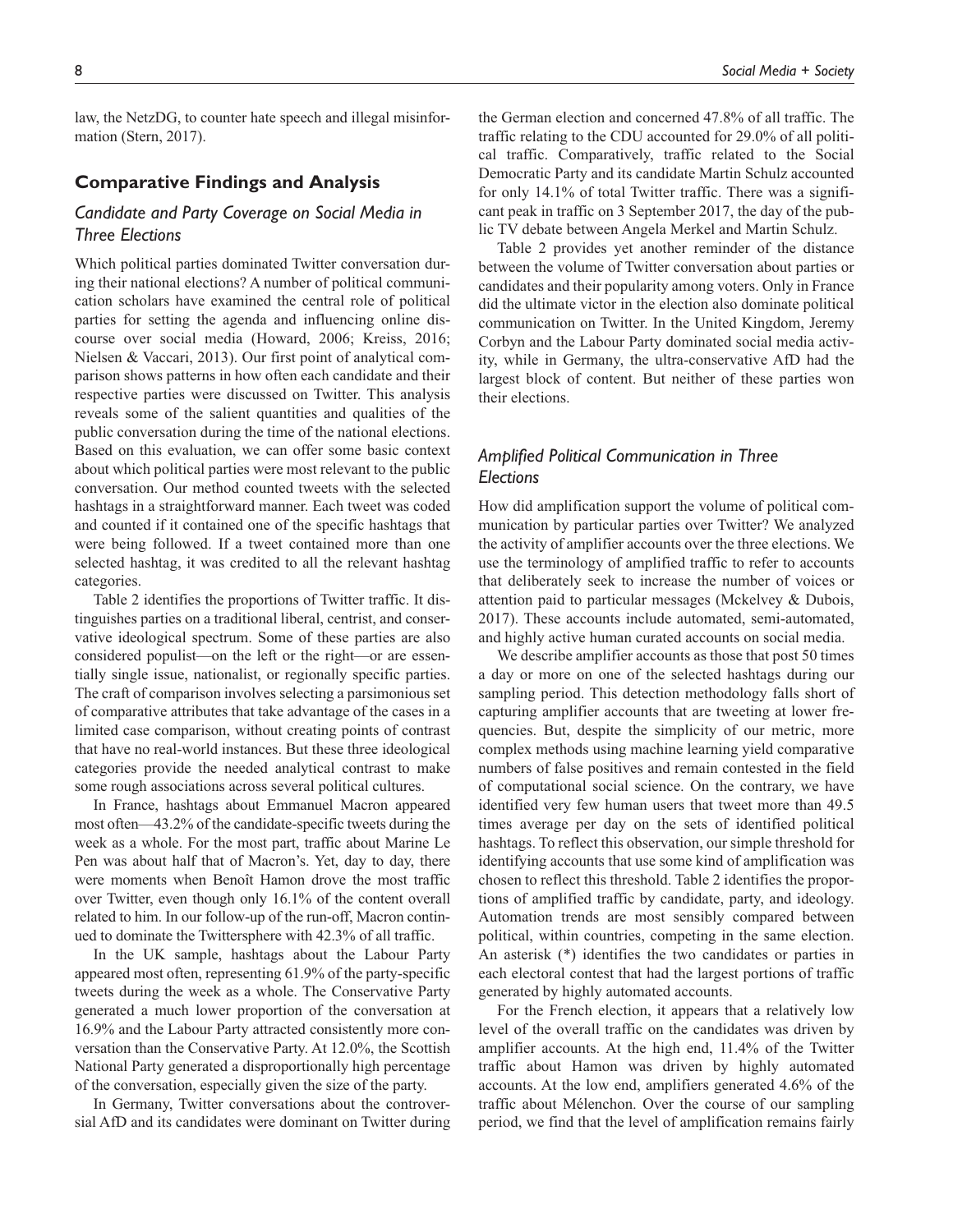| Type of source                           | France |       | United Kingdom |              | Germany      |                 |
|------------------------------------------|--------|-------|----------------|--------------|--------------|-----------------|
|                                          | N      | %     | $\mathsf{N}$   | %            | $\mathsf{N}$ | %               |
| Professional news sources                |        |       |                |              |              |                 |
| Major News Brands                        | 3,812  | 43.4  | 9,823          | 36.3         | 4,565        | 39.2            |
| New Media and Start-Ups                  | 286    | 3.3   | 3,385          | 12.5         | 114          | 1.0             |
| Subtotal                                 | 4,098  | 46.7  | 13,208         | 48.8         | 4,679        | 40.2            |
| Professional political sources           |        |       |                |              |              |                 |
| Political Party or Candidate             | 1,189  | 13.5  | 2,030          | 7.5          | 1,047        | 9.0             |
| Government                               | 142    | 1.6   | 167            | 0.6          | 80           | 0.7             |
| <b>Experts</b>                           | 48     | 0.5   | 390            | 1.4          | 99           | 0.9             |
| Subtotal                                 | 1,379  | 15.7  | 2,587          | 9.6          | 1,226        | 10.5            |
| Divisive and conspiracy sources          |        |       |                |              |              |                 |
| Junk News and Information                | 366    | 4.2   | 2.797          | 10.3         | 1.055        | 9.1             |
| Russia                                   | 220    | 2.5   | 239            | 0.9          | 130          | $\vert . \vert$ |
| Subtotal                                 | 586    | 6.7   | 3,036          | $\mathbf{H}$ | 1,185        | 10.2            |
| Other political news and information     |        |       |                |              |              |                 |
| Citizen, Civic, and Civil Society        | 725    | 8.3   | 3,630          | 13.4         | 719          | 6.2             |
| Other Political                          | 352    | 4.0   | 1,223          | 4.5          | 995          | 8.5             |
| <b>Political Humor and Entertainment</b> | 55     | 0.6   | 959            | 3.5          | 378          | 3.2             |
| Subtotal                                 | 1,132  | 12.9  | 5,812          | 21.5         | 2,092        | 18.0            |
| Other                                    |        |       |                |              |              |                 |
| Social Media Platforms                   | 879    | 10.0  | 584            | 2.2          | 1,352        | 11.6            |
| Other Non-Political                      | 480    | 5.5   | 1,291          | 4.8          | 691          | 5.9             |
| Language                                 | 115    | 1.3   | 261            | 1.0          | 127          | $\vert . \vert$ |
| Not Available                            | 114    | 1.3   | 280            | 1.0          | 294          | 2.5             |
| Subtotal                                 | 1,588  | 8.1   | 2,416          | 8.9          | 2,464        | 21.2            |
| Total                                    | 8,783  | 100.0 | 27,059         | 100.0        | 11,646       | 100.0           |

**Table 3.** Political News and Information Shared Over Twitter During Three Elections in Europe, by Source Type, 2017.

consistent over the entire period, on average, 7.2%. During the run-offs between Le Pen and Macron, 16.4% of traffic was generated by amplifier accounts, with 14.0% and 19.5% of respective candidate traffic being driven by amplifiers.

It appears that in the United Kingdom, the parties and their respective candidates have a medium level of amplified traffic about them with fairly consistent levels across parties. On average, 16.5% of traffic about UK politics is generated by highly automated accounts that we are able to track. In our earlier analysis from the beginning of May 2017—soon after the elections were announced—we measured 12.3% of amplified traffic, so there was a rise in activity closer to elections.

The share of amplified traffic during the German election was not substantial. We identified 92 such accounts that generated 7.4% of the total traffic. The traffic generated by amplifier accounts for the CDU, FDP, and the SPD averaged between 7.3% and 9.4%. For the AfD-related hashtags, 15% of the traffic came from amplifier accounts.

Three points are notable across our cross-country evaluation. First, for all countries in our analysis, we find low to moderate levels of amplified traffic which suggests limited effects on aggregate social media sharing outcomes, overall in Europe. Second, the level of amplification in France and

the United Kingdom grew substantially closer to the elections. This suggests that amplification was coordinated to distort political debate surrounding the elections. Third, it is worth pointing out that we cannot establish who manages these accounts, and we do not analyze the content or emotional valence of particular tweets. Hence, this information alone is insufficient to determine whether the accounts are run by the campaign or candidate.

#### *Sources of Political News and Information*

What are the salient quantities and qualities of sources of political news and information users shared over social media? To understand what voters were sharing, we analyzed the web sources that users in France, the United Kingdom, and Germany shared links to. Table 3 breaks down the typological proportions of political news and information.

French Twitter users shared a lot of *Professional News Sources*, only occasionally shared content from major *Professional Political Sources*, and rarely relied on *Divisive and Conspiracy Sources* or other forms of political news and information. The largest proportion of content being shared by Twitter users interested in French politics—46.7% of all sources used—came from *Major and Minor News*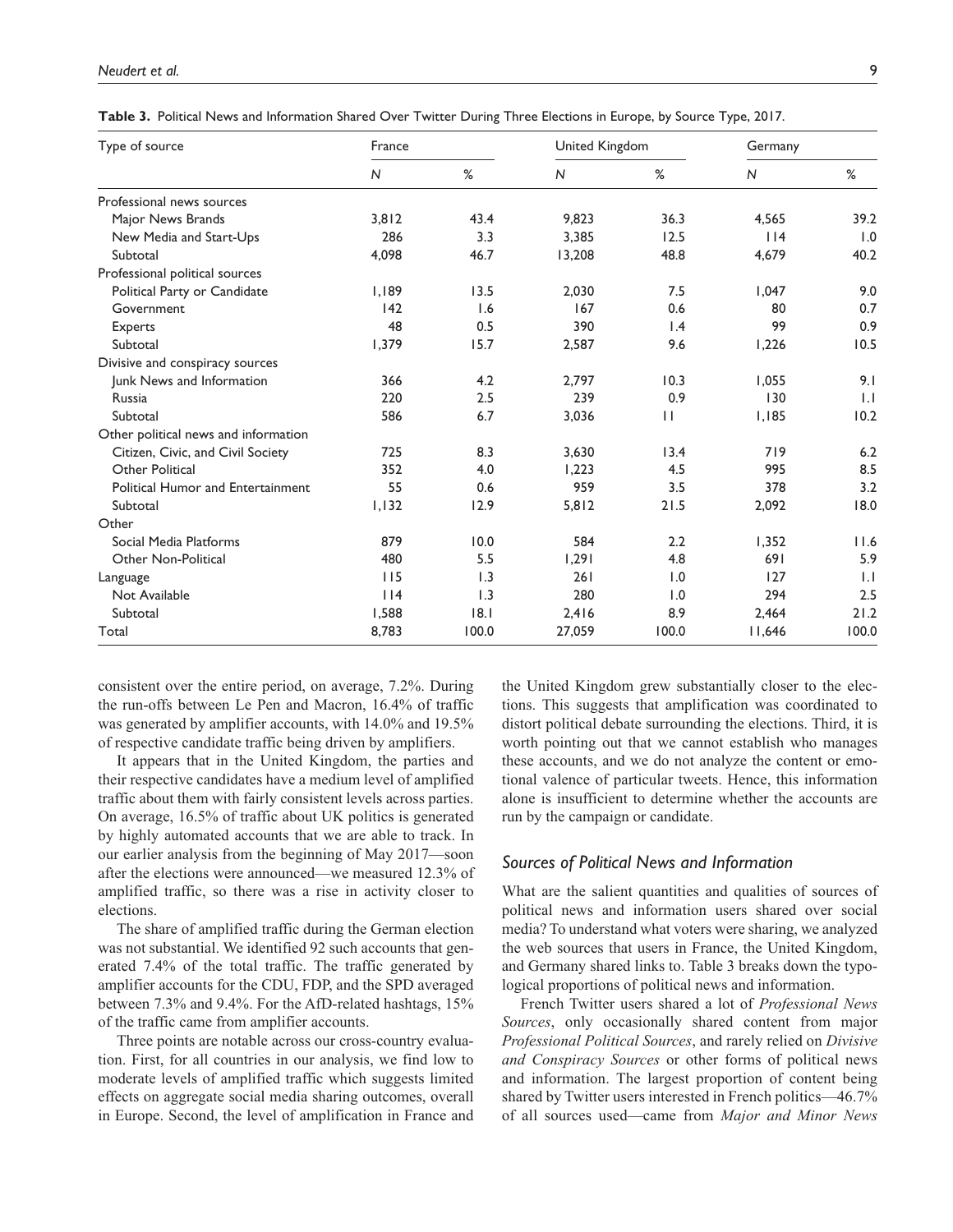*Brands*. Information from *Political Parties or Candidates, Government*, and other *Experts* was somewhat less used. Yet, the largest proportion of that content is citizen-generated content.

The largest proportion of content being shared by Twitter users interested in UK politics comes from *Professional News Sources*, which account for 48.8% of all content. In comparison, *Junk News and Information* account for 10.3% of all content shared. A high percentage of other political content that was shared comes from *Citizen, Civic, and Civil Society. Russia* news sources, such as Russia Today or Sputnik, did not feature prominently in the entire sample.

In Germany, overall 40.2% of the political news and information Twitter users shared users discussing the German election came from *Professional News Sources*. Content from *Divisive and Conspiracy Source* accounted for 10.2% of shares. Links to content produced by *Government, Political Parties or Candidates*, or *Experts* altogether added up to just 10.5% of the total shares.

There are three main findings that should be noted across categories. First, our analysis demonstrates that in France, for every one link to *Junk News Sources*, there were seven links to content produced by professional news organizations. In the United Kingdom, the ratio was 5 to 1, and in Germany, the ratio was 4 to 1. The low proportion of junk news in France may be related to national political communication cultures which traditionally emphasize political debate in everyday life and social systems. Second, only a small number of domains were operated by known Russian sources during the time of the elections despite mainstream Russian outlets and their respective national offshoots having a substantial following in France, the United Kingdom, and Germany. Third, across national elections, the category of *Professional News Sources* was the largest category of sources shared during the elections that was at least roughly double as large as the second largest category of sources proportionally. Although many have suggested we are in "posttruth" area with declining levels of trust in the media, this finding suggests that social media users in Europe are still widely relying on traditional news media to inform their political decision making.

## **Conclusion**

In each of these elections, social media had an important role both in providing an additional platform for public conversation and as a kind of news bulletin for political news and information about elections, candidates, and campaigns. Social media certainly has transformed the modes of political communication affording highly scalable, real-time debate and deliberation that is fueled by algorithms and personal data. In increasingly digital media ecosystems, the nature of political news and information has changed over time. Yet, current political communication theory lacks a comprehensive, grounded, and transportable typology of the

types of sources that social media users share as a fundamental framework for understanding the impact of such content on political systems.

In this article, we developed a grounded typology of sources of political news and information drawing from realtime social media data from three advanced democracies in Europe. Based on our comparative analysis, we put forward the concept of "junk news" which we use to refer to sources that publish or aggregate deceptive, conspiratorial, or incorrect information purporting to be real news and political information. This is the first multilingual, cross-national comparison of the production, consumption, and sourcing of political news and information over social media.

First, we find that political parties drive traffic in varying degrees. In France, the winning party led the public conversation, whereas in the United Kingdom and Germany, parties that challenged the current government, often controversially so, dominated traffic. Second, low to moderate levels of amplification intervene in political communication but activity levels rise closer to the elections. Third, in comparative terms, the importance of *Divisive and Conspiracy Sources* to political conversation varies from country to country with our analysis demonstrating that in France, for every one link to junk news, there were seven links to content produced by professional news organizations, and in the United Kingdom, the ratio was 5 to 1 and in Germany 4 to 1, respectively.

However, the most concerning trend for public life is not about the waxing and waning of professionally produced news as a source for political information. The real casualty appears to be political parties, government agencies, and experts. Trust in these sources of information has been in decline for a while, but in this comparative analysis, we are able to identify some sharp contrasts in how such sources are valued across political cultures in three advanced democracies. In France, for every one link to *Divisive and Conspiratorial Sources*, social media users shared more than 2.4 links to information coming directly from political parties, government agencies, or acknowledged experts. One might consider that ratio already too low. But in the United Kingdom, the ratio was the inverse, such that for each link to *Divisive and Conspiratorial Sources*, there was 0.8 links to sources from traditional political actors, and in Germany, the proportions were at par with a one to one ratio between these kinds of sources.

Assessing what information users shared on social media, and whether "fake news" even holds as a concept, was a project of immense analytical scale. We find "fake news" to be un-operationalizable and vague concept, but in analyzing data on what has been shared in recent elections, we offer an alternative typology that captures the poor, polarizing qualities of these sources of news and information. Grounded in what users were actually referencing during these three elections, we find that the substantive volume of political news and information does not even come from traditional sources of political and technical expertise. Rather than chasing a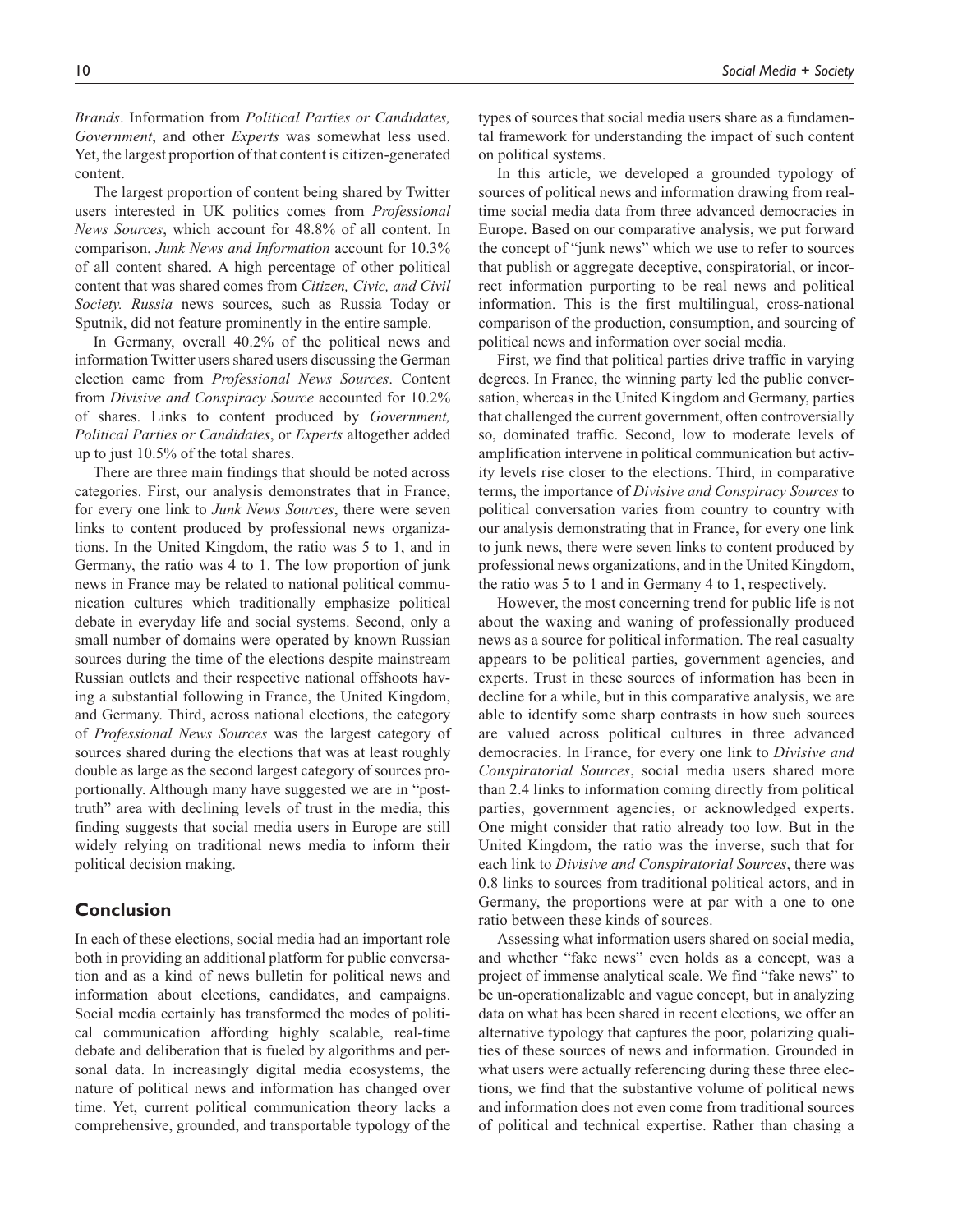granular definition of the popular "fake news" term, we focus our inquiry on an exhaustive analysis of various forms of political news and information and set it in a context of aggregate social media sharing patterns.

In comparison to our analyzed data from France, the United Kingdom, and Germany, French users were sharing much better quality information than what many US users shared, and slightly better quality news and information as German and UK users share. While we have yet to test this, we anticipate that extending the typology to countries in the Global South and non-democratic countries with less lively media ecosystems would require some substantial changes to the typology, such as introducing categories for pro-government state-funded media, and anti-regime blogs that are subject to suppression and censorship.

Many of the patterns in sourcing political news and information over social media—and the forms of content themselves—are new features of contemporary political communication. Researchers need to be flexible in applying the traditional definitions we have for what counts as political content, while interpreting the new types of sources and content. In this article, we develop and analyze a carefully constructed, holistic typology of how news production and consumption is evolving over social media.

Grounded typology building requires complex analytical exercise. But the political trends and events of the last few years paired with new modes of public discourse underscore that political communication scholars need to retool and adapt their frameworks. Typology building is a central exercise if researchers want to answer questions on the impact of problematic information on political processes, or critically interrogate how political discourse and news consumption are evolving over time. Most importantly, rigorous grounded typologies of content are fundamental for putting forward policy recommendations to inform platform design and content moderation in ways that underscore democratic ideals of free speech and deliberation.

#### **Acknowledgements**

The authors are grateful to Gillian Bolsover, Samantha Bradshaw, Clementine Desigaud, John Gallacher, and Monica Kaminska for their research assistance.

#### **Declaration of Conflicting Interests**

The author(s) declared no potential conflicts of interest with respect to the research, authorship, and/or publication of this article.

#### **Funding**

The author(s) disclosed receipt of the following financial support for the research, authorship, and/or publication of this article: This research was funded by the European Research Council through the grant "Computational Propaganda: Investigating the Impact of Algorithms and Bots on Political Discourse in Europe," Proposal 648311, 2015-2020, Philip N. Howard, Principal Investigator. For supporting our Election Observatory and our research in Europe, we are grateful to the Adessium Foundation, Microsoft Research, and Omidyar Network. Any opinions, findings, and conclusions or recommendations expressed in this material are those of the author(s) and do not necessarily reflect the views of the funders.

### **ORCID iD**

Philip Howard **<https://orcid.org/0000-0003-3380-821X>** 

#### **References**

- Althaus, S. L., Edy, J. A., & Phalen, P. F. (2001). Using substitutes for full-text news stories in content analysis: Which text is best? *American Journal of Political Science*, *45*, 707–723. doi:10.2307/2669247
- Aronovitch, H. (2012). Interpreting Weber's ideal-types. *Philosophy of the Social Sciences*, *42*, 356–369. doi:10.1177/0048393 111408779
- BBC News. (2017, April 5). Fake news in the French election. *BBC News*. Retrieved from [https://www.bbc.co.uk/news/world](https://www.bbc.co.uk/news/world-europe-39495635) [-europe-39495635](https://www.bbc.co.uk/news/world-europe-39495635)
- Birrell, I. (2017, May 2). Strengthen our hand in Europe? No, a landslide for May would weaken it Ian Birrell. *The Guardian*. Retrieved from [http://www.theguardian.com/commentisfree](http://www.theguardian.com/commentisfree/2017/may/02/europe-landslide-victory-theresa-may-brexit) [/2017/may/02/europe-landslide-victory-theresa-may-brexit](http://www.theguardian.com/commentisfree/2017/may/02/europe-landslide-victory-theresa-may-brexit)
- Blank, G. (2017). The digital divide among Twitter users and its implications for social research. *Social Science Computer Review*, *35*(6), 679–697.
- Boczkowski, P. J., & Mitchelstein, E. (2012). How users take advantage of different forms of interactivity on online news sites: Clicking, e-mailing, and commenting. *Human Communication Research*, *38*, 1–22. doi:10.1111/j.1468-2958.2011.01418.x
- Bradshaw, S., Neudert, L.-M., & Howard, P. N. (2018). *Government responses to malicious use of social media*. Retrieved from [https://www.stratcomcoe.org/government-responses-malicious](https://www.stratcomcoe.org/government-responses-malicious-use-social-media) [-use-social-media](https://www.stratcomcoe.org/government-responses-malicious-use-social-media)
- Burgess, J., & Bruns, A. (2012). Twitter archives and the challenges of "big social data" for media and communication research. *M/C Journal*, *15*(5), 1–7. Retrieved from [http://journal.media](http://journal.media-culture.org.au/index.php/mcjournal/article/view/561) [-culture.org.au/index.php/mcjournal/article/view/561](http://journal.media-culture.org.au/index.php/mcjournal/article/view/561)
- Chadwick, A., Vaccari, C., & O'Loughlin, B. (2018). Do tabloids poison the well of social media? Explaining democratically dysfunctional news sharing. *New Media & Society*, *20*, 4255– 4274. doi:10.1177/1461444818769689
- Collier, D., LaPorte, J., & Seawright, J. (2012). Putting typologies to work: Concept formation, measurement, and analytic rigor. *Political Research Quarterly*, *65*, 217–232. doi:10.1177 /1065912912437162
- Del Vicario, M., Bessi, A., Zollo, F., Petroni, F., Scala, A., Caldarelli, G., & Quattrociocchi, W. (2016). The spreading of misinformation online. *Proceedings of the National Academy of Sciences of the United States of America*, *113*, 554–559. doi:10.1073/pnas.1517441113
- Earl, J., Martin, A., McCarthy, J. D., & Soule, S. A. (2004). The use of newspaper data in the study of collective action. *Annual Review of Sociology*, *30*, 65–80. doi:10.1146/annurev. soc.30.012703.110603
- Erickson, K., & Howard, P. N. (2007). A case of mistaken identity? News accounts of hacker, consumer, and organizational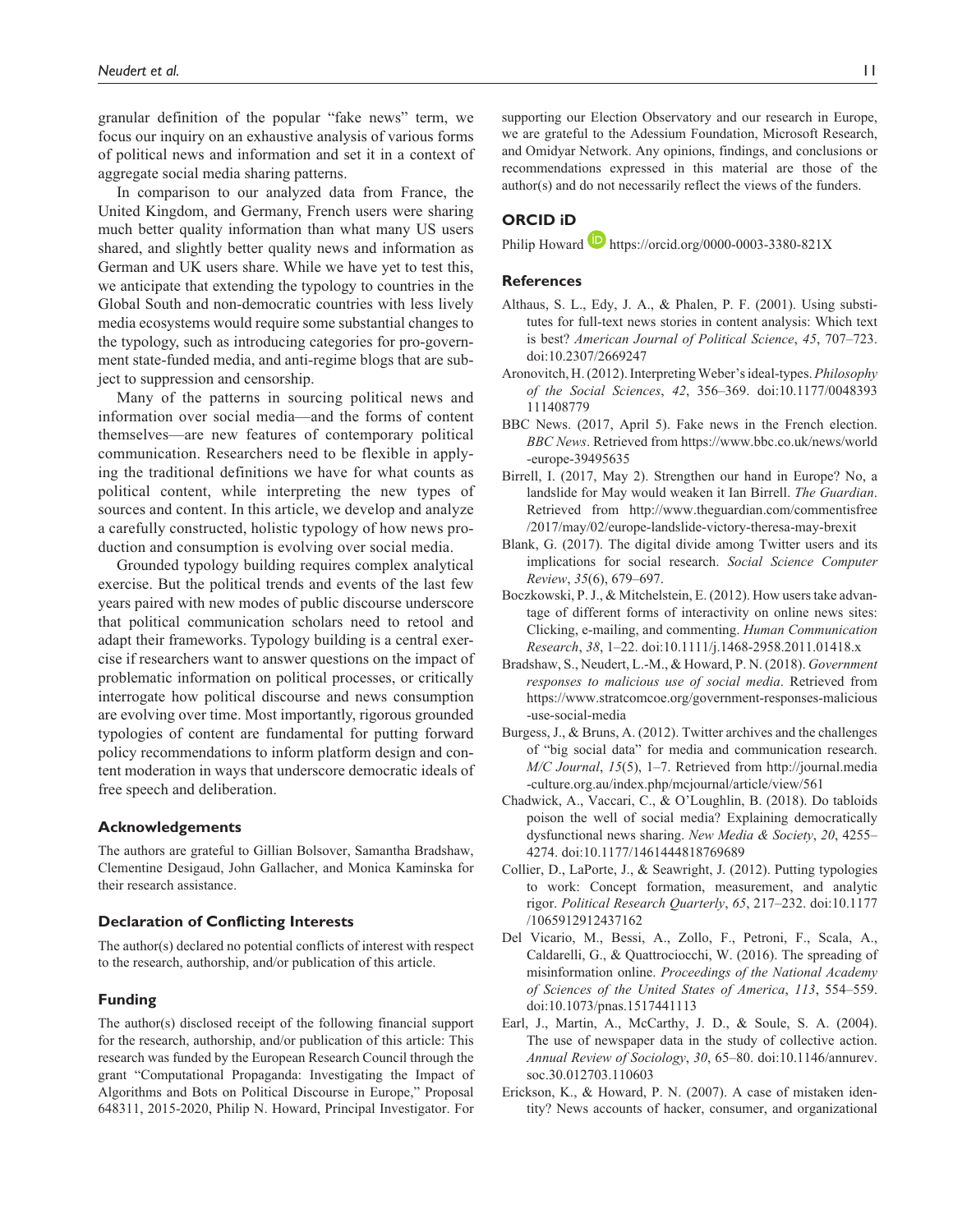responsibility for compromised digital records. *Journal of Computer-Mediated Communication*, *12*, 1229–1247. doi:10.1111/j.1083-6101.2007.00371.x

- European Commission. (2018, March). *A multi-dimensional approach to disinformation: Report of the independent high level group on fake news and online disinformation*. Luxembourg, UK: European Commission.
- Ferrara, E. (2017). Disinformation and social bot operations in the run up to the 2017 French presidential election. *First Monday*, *22*(8). doi:10.5210/fm.v22i8.8005. Retrieved from [http://first](http://firstmonday.org/ojs/index.php/fm/article/view/8005) [monday.org/ojs/index.php/fm/article/view/8005](http://firstmonday.org/ojs/index.php/fm/article/view/8005)
- Frank, A. (2018, February 10). Die kurze Ära Martin Schulz: Wacker gerackert [The short era of Martin Schulz: A fair bit of work]. *Spiegel Online*. Retrieved from [http://www](http://www.spiegel.de/politik/deutschland/martin-schulz-die-chronik-seines-scheiterns-als-chef-der-spd-a-1192809.html) [.spiegel.de/politik/deutschland/martin-schulz-die-chronik](http://www.spiegel.de/politik/deutschland/martin-schulz-die-chronik-seines-scheiterns-als-chef-der-spd-a-1192809.html) [-seines-scheiterns-als-chef-der-spd-a-1192809.html](http://www.spiegel.de/politik/deutschland/martin-schulz-die-chronik-seines-scheiterns-als-chef-der-spd-a-1192809.html)
- Glowacki, M., Narayanan, V., Maynard, S., Hirsch, G., Kollanyi, B., Neudert, L. M., . . . Barash, V. (2018, June 29). *News and political information consumption in Mexico: Mapping the 2018 Mexican presidential election on Twitter and Facebook* (Data Memo No. 2018.2, Project on Computational Propaganda). Oxford, UK: University of Oxford.
- Hedman, F., Sivnert, F., Kollanyi, B., Narayanan, V., Neudert, L. M., & Howard, P. N. (2018, September 6). *News and political information consumption in Sweden: Mapping the 2018 Swedish general election on Twitter* (Data Memo No. 2018.3). Oxford, UK: University of Oxford.
- Helmus, T. C. (2018). *Russian social media influence: Understanding Russian propaganda in eastern Europe*. Santa Monica, CA: RAND Corporation.
- House of Commons Select Committee. (2017, January). *"Fake news" inquiry launched*. UK Parliament. Retrieved from [https://www.parliament.uk/business/committees/committees](https://www.parliament.uk/business/committees/committees-a-z/commons-select/culture-media-and-sport-committee/news-parliament-2015/fake-news-launch-16-17/) [-a-z/commons-select/culture-media-and-sport-committee](https://www.parliament.uk/business/committees/committees-a-z/commons-select/culture-media-and-sport-committee/news-parliament-2015/fake-news-launch-16-17/) [/news-parliament-2015/fake-news-launch-16-17/](https://www.parliament.uk/business/committees/committees-a-z/commons-select/culture-media-and-sport-committee/news-parliament-2015/fake-news-launch-16-17/)
- Howard, P. N. (2005). *New media campaigns and the managed citizen*. New York, NY: Cambridge University Press.
- Howard, P. N. (2006). *New media campaigns and the managed citizen*. New York, NY: Cambridge University Press.
- Howard, P. N., & Hussain, M. M. (2013). *Democracy's fourth wave? Digital media and the Arab spring*. New York, NY: Oxford University Press.
- Howard, P. N., & Kollanyi, B. (2016). *Bots, #StrongerIn, and #Brexit: Computational propaganda during the UK-EU referendum* (Arxiv:1606.06356 [Physics]). Retrieved from <http://arxiv.org/abs/1606.06356>
- Howard, P. N., Kollanyi, B., Bradshaw, S., & Neudert, L.-M. (2017, September 28). *Social media, news and political information during the US election: Was polarizing content concentrated in swing states?* (Data Memo No. 2017.8). Oxford, UK: University of Oxford.
- Hunt, E. (2016, March 24). Tay, Microsoft's AI chatbot, gets a crash course in racism from Twitter. *The Guardian*. Retrieved from [https://www.theguardian.com/technology/2016/mar/24/tay](https://www.theguardian.com/technology/2016/mar/24/tay-microsofts-ai-chatbot-gets-a-crash-course-in-racism-from-twitter) [-microsofts-ai-chatbot-gets-a-crash-course-in-racism-from-twitter](https://www.theguardian.com/technology/2016/mar/24/tay-microsofts-ai-chatbot-gets-a-crash-course-in-racism-from-twitter)
- Kalogeropoulos, A., Negredo, S., Picone, I., & Nielsen, R. K. (2017). Who shares and comments on news? A cross-national comparative analysis of online and social media participation. *Social Media*+ *Society*. Advance online publication. doi:10.1177/2056305117735754
- Karlsson, M., & Sjøvaag, H. (2016). Content analysis and online news. *Digital Journalism*, *4*, 177–192. doi:10.1080/21670811 .2015.1096619
- Kreiss, D. (2016). *Prototype politics: Technology-intensive campaigning and the data of democracy*. New York, NY: Oxford University Press.
- Larsson, A. O., & Moe, H. (2012). Studying political microblogging: Twitter users in the 2010 Swedish election campaign. *New Media & Society*, *14*, 729–747. doi:10.1177/1461444811422894
- Lemarié, A., & Goar, M. (2017, March 24). Affaibli, François Fillon joue le tout pour le tout [Affaibli, François Fillon puts all eggs in one basket]. *Le Monde.fr*. Retrieved from [https://www](https://www.lemonde.fr/affaire-penelope-fillon/article/2017/03/24/affaibli-francois-fillon-joue-le-tout-pour-le-tout_5099944_5070021.html) [.lemonde.fr/affaire-penelope-fillon/article/2017/03/24/affaibli](https://www.lemonde.fr/affaire-penelope-fillon/article/2017/03/24/affaibli-francois-fillon-joue-le-tout-pour-le-tout_5099944_5070021.html) [-francois-fillon-joue-le-tout-pour-le-tout\\_5099944\\_5070021.html](https://www.lemonde.fr/affaire-penelope-fillon/article/2017/03/24/affaibli-francois-fillon-joue-le-tout-pour-le-tout_5099944_5070021.html)
- Machado, C., Kira, B., Narayanan, V., Kollanyi, B., & Howard, P. (2019, May 13–17). *A study of misinformation in Whatsapp groups with a focus on the Brazilian presidential elections*. Paper presented at the Proceedings of the 2019 World Wide Web Conference, San Francisco, CA. Retrieved from [https://dl](https://dl.acm.org/citation.cfm?doid=3308560.3316738) [.acm.org/citation.cfm?doid=3308560.3316738](https://dl.acm.org/citation.cfm?doid=3308560.3316738)
- Marchal, N., Kollanyi, B., Neudert, L.-M., & Howard, P. N. (2019). *Junk news during the EU parliamentary elections* (Project on Computational Propaganda, Oxford Internet Institute, Oxford University). Retrieved from [https://comprop.oii.ox.ac.uk](https://comprop.oii.ox.ac.uk/research/eu-elections-memo/) [/research/eu-elections-memo/](https://comprop.oii.ox.ac.uk/research/eu-elections-memo/)
- Marchal, N., Neudert, L.-M., Kollanyi, B., & Howard, P. N. (2018, November 1). *Polarization, partisanship and junk news consumption on social media during the 2018 US midterm elections* (Data Memo No. 2018.5). Retrieved from [https://comprop.oii](https://comprop.oii.ox.ac.uk/research/midterms2018/) [.ox.ac.uk/research/midterms2018/](https://comprop.oii.ox.ac.uk/research/midterms2018/)
- McAuley, J. (2017, May 8). Why the populists didn't win France's presidential election. *Washington Post*. Retrieved from [https://www.washingtonpost.com/world/europe/why-the](https://www.washingtonpost.com/world/europe/why-the-populists-didnt-win-frances-presidential-elections/2017/05/08/061b5930-3023-11e7-a335-fa0ae1940305_story.html) [-populists-didnt-win-frances-presidential-elections/2017/05/0](https://www.washingtonpost.com/world/europe/why-the-populists-didnt-win-frances-presidential-elections/2017/05/08/061b5930-3023-11e7-a335-fa0ae1940305_story.html) [8/061b5930-3023-11e7-a335-fa0ae1940305\\_story.html](https://www.washingtonpost.com/world/europe/why-the-populists-didnt-win-frances-presidential-elections/2017/05/08/061b5930-3023-11e7-a335-fa0ae1940305_story.html)
- Mckelvey, F., & Dubois, E. (2017, June). *Computational propaganda in Canada: The use of political bots* (Working Paper No. 2017.6). Oxford, UK: Oxford Internet Institute, University of Oxford.
- McMenamin, I., Flynn, R., O'Malley, E., & Rafter, K. (2013). Commercialism and election framing: A content analysis of twelve newspapers in the 2011 Irish general election. *The International Journal of Press/Politics*, 18, 167–187. doi:10.1177/1940161212468031
- Morstatter, F., Pfeffer, J., Liu, H., & Carley, K. M. (2013). *Is the sample good enough? Comparing data from Twitter's streaming API with Twitter's firehose* (Arxiv:1306.5204 [Physics]). Retrieved from<http://arxiv.org/abs/>*1306*.5204
- Neudert, L. M. (2017). Computational propaganda in Germany: A cautionary tale. In S. Woolley & P. Howard (Series Eds.), *Computational propaganda: Political parties, politicians, and political manipulation on social media* (p. 31). New York, NY: Oxford University Press. Retrieved from [http://blogs.oii.](http://blogs.oii.ox.ac.uk/politicalbots/wp-content/uploads/sites/89/2017/06/Comprop-Germany.pdf) [ox.ac.uk/politicalbots/wp-content/uploads/sites/89/2017/06/](http://blogs.oii.ox.ac.uk/politicalbots/wp-content/uploads/sites/89/2017/06/Comprop-Germany.pdf) [Comprop-Germany.pdf](http://blogs.oii.ox.ac.uk/politicalbots/wp-content/uploads/sites/89/2017/06/Comprop-Germany.pdf)
- Neudert, L. M., & Marchal, N. (2019). *Polarisation and the use of technology in political campaigns and communication*. Retrieved from [http://www.europarl.europa.eu/RegData/etudes](http://www.europarl.europa.eu/RegData/etudes/STUD/2019/634414/EPRS_STU(2019)634414_EN.pdf) [/STUD/2019/634414/EPRS\\_STU\(2019\)634414\\_EN.pdf](http://www.europarl.europa.eu/RegData/etudes/STUD/2019/634414/EPRS_STU(2019)634414_EN.pdf)
- Newman, N., Fletcher, R., Kalogeropoulos, A., Levy, D. A. L., & Nielsen, R. K. (2018). *Reuters Institute digital news report*